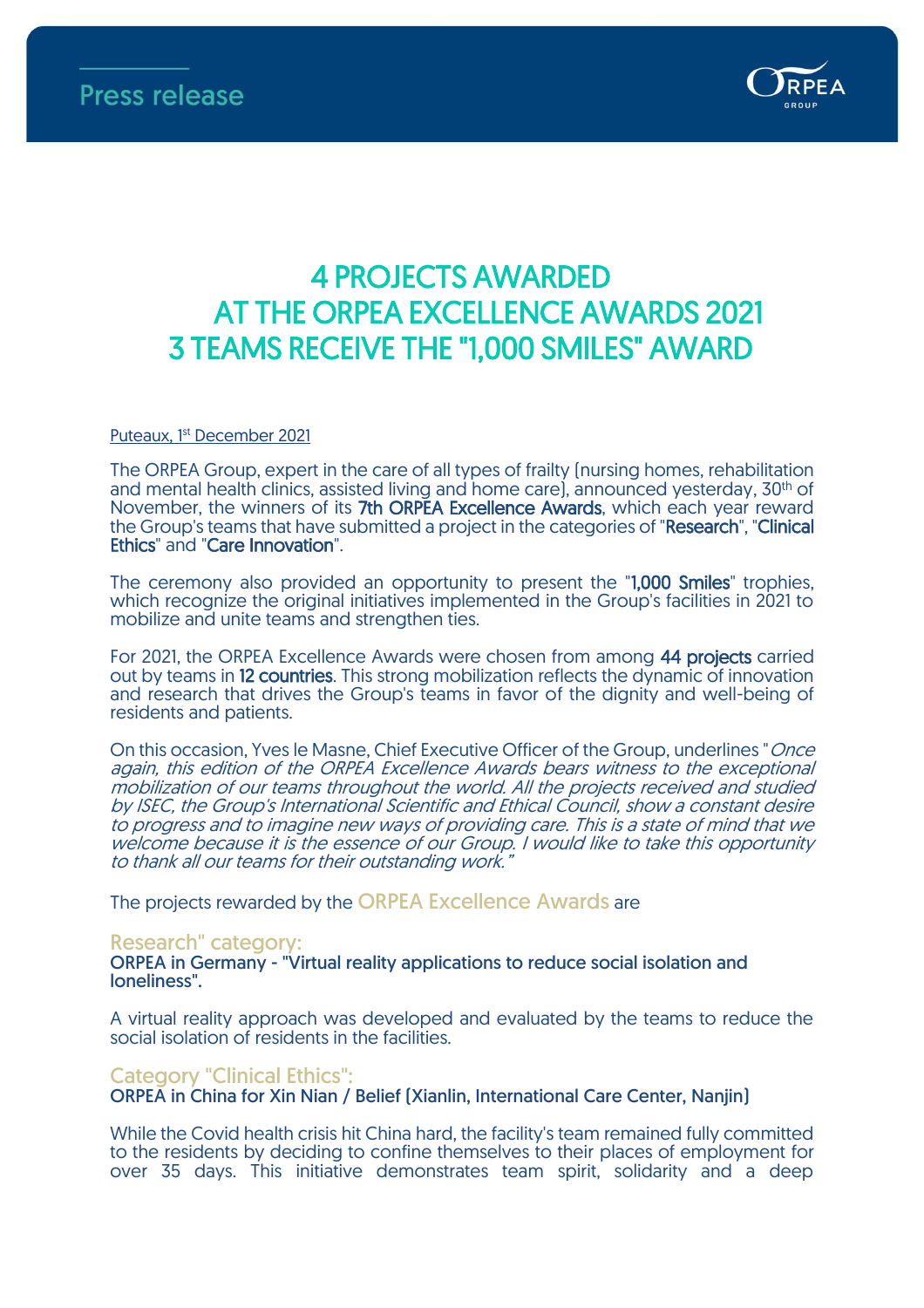

understanding of professional ethics in the care sector, and is a testimony of the Group's values.

## "Care Innovation" category: (2 ex-aequo)

#### ORPEA in Poland for "Resident to Resident - let me help you around" (ORPEA Residence Antonina, Piaseczno)

For the admission of new residents, the facility has set up a mentoring system with existing residents. This adds to the usual integration through the staff. Having a "guardian angel" as a reference helps new residents to adapt more quickly to their new daily life and their new environment. This contributes to a good mood, openness to others and facilitates participation in social activities.

#### ORPEA in Spain for the intervention with visually impaired elderly people by means of adaptations in care homes (ORPEA Residence Malaga)

This project is aimed at residents with cognitive impairment and visual gnosias (difficulty in recognizing objects). These residents sometimes have difficulty recognizing glasses, plates or cutlery, which can interfere with their proper hydration or independent eating. The teams of the facility have worked on the contrast of the colors of the utensils and cutlery with the table and the food (light blue plates, dark grey glasses and cutlery with red handles) which allows a greater visual recognition and the improvement of the residents' nutrition.

## "1,000 Smiles" Awards

This ceremony was also the occasion to present the "1,000 Smiles" Awards. These awards recognize the original initiatives implemented in the facilities to bring smiles, energy and optimism to residents, patients and employees throughout this special year.

51 nominations were submitted by teams from 14 countries. A jury of seven employees from different Group functions selected the winners based on criteria of originality, impact, reproducibility and the extra effort required to implement them. In view of the quality and diversity of the initiatives, the jury awarded three prizes:

The 1st prize went to Spain and to the Mirasierra Residence in Madrid thanks to its project "Song in sign language".

All the teams of the facility as well as the residents learned during several weeks the sign language to interpret all together a song, on the occasion of the National Day of the Deaf People.